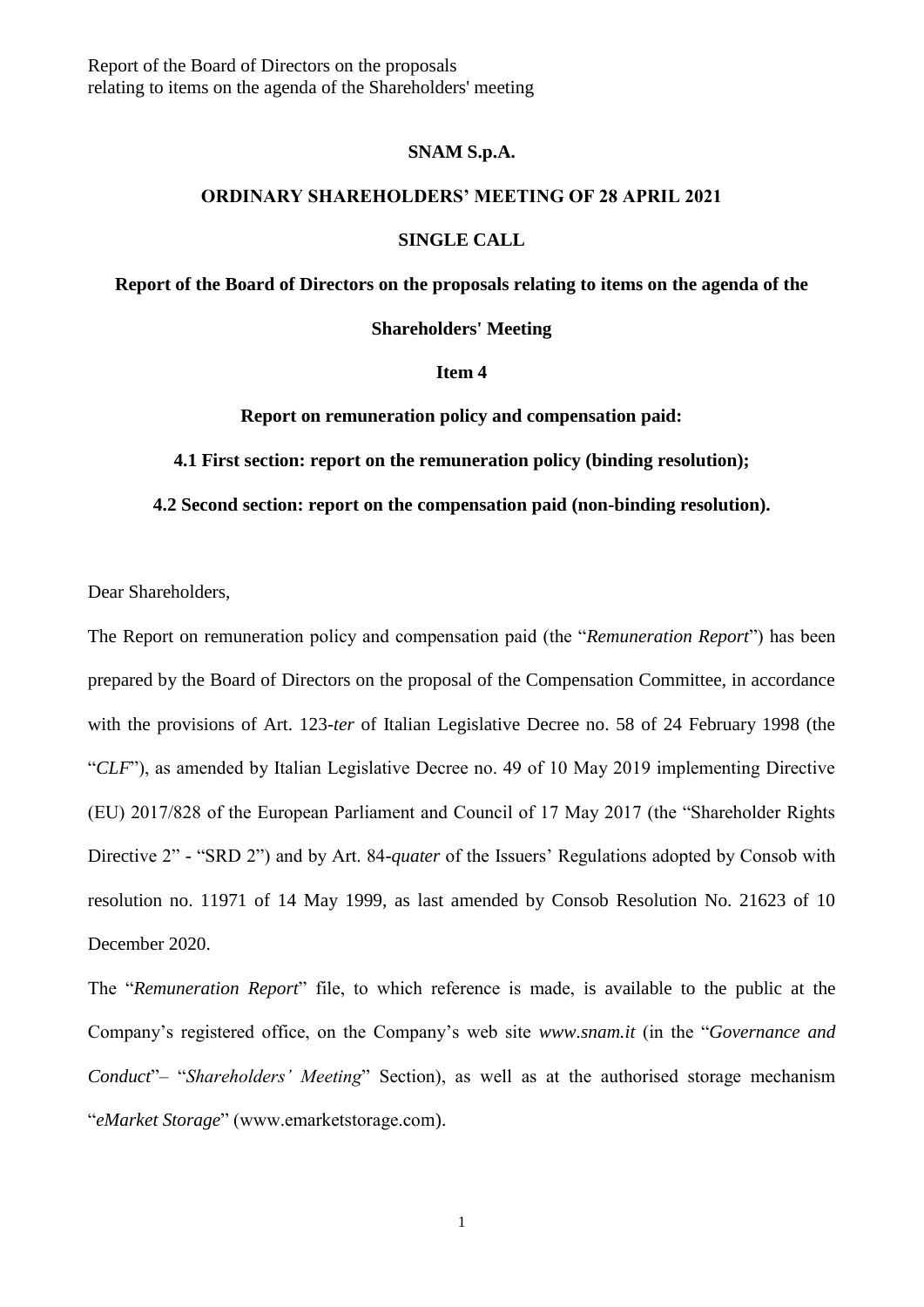Please remember that following the changes made to Art. 123-*ter* of the CLF by said Italian Legislative Decree no. 49/2019, the Remuneration Report is now structured into two separate sections and contains:

- in the first section, the Company's policy on the remuneration of the members of the Board of Directors, the Chief Executive Officer and General Manager, the Executives with strategic responsibilities and the members of the Board of Statutory Auditors, with reference to the year 2021, as well as the procedures used to adopt and implement this policy. This section, pursuant to the combined provisions of the new subsections 3-*bis* and 3-*ter* of Article 123-*ter* of the CLF, is subject to the binding vote of the Ordinary Shareholders' Meeting;
- in the second section, the compensation paid to the members of the Board of Directors, the Chief Executive Officer and General Manager, the Executives with strategic responsibilities (for the latter in aggregate form) and the members of the Board of Statutory Auditors in FY 2020 or related thereto; this section, pursuant to the subsection 6 of Article 123-*ter* of the CLF, is subject to the non-binding vote of the Ordinary Shareholders' Meeting. The party appointed to carry out the statutory audit of the financial statements, Deloitte & Touche S.p.A., has verified that the directors have prepared the second section of the Remuneration Report.

In view of the foregoing and with reference to this item on the agenda, the Shareholders' Meeting shall proceed to vote in two separate sessions, on the basis of the proposals set out hereto.

\*\*\*

# **4.1 First section: Report on the remuneration policy (binding resolution)**

We hereby submit the following proposal for your approval:

"*The Shareholders' Meeting of Snam S.p.A.,*

having examined the "2021 Report on the remuneration policy and compensation paid" *prepared by the Company's Board of Directors in accordance with Art. 123-ter of Italian*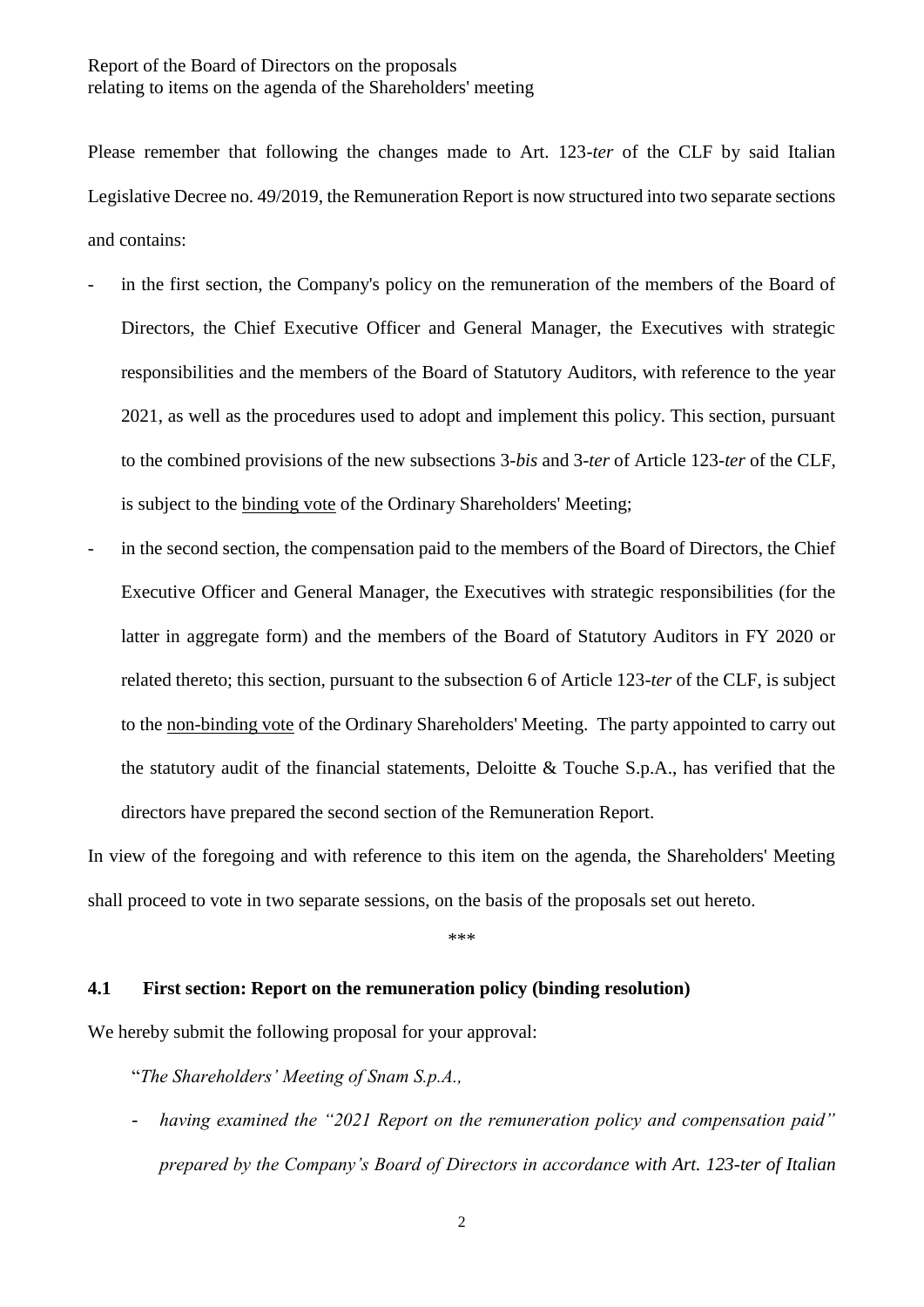*Legislative Decree no. 58 of 24 February 1998 and Art. 84-quater of the Issuers' Regulations adopted by Consob with resolution no. 11971 of 14 May 1999;*

- having examined and discussed in particular the first section of said Report, containing, in *accordance with subsection 3 of said Art. 123-ter, the Company's policy on the remuneration of the members of the Board of Directors, the Chief Executive Officer and General Manager, the Executives with strategic responsibilities and the members of the Board of Statutory Auditors, with reference to the year 2021, as well as the procedures used to adopt and implement this policy;*
- having taken into account the fact that, in accordance with the combined provisions of *subsections 3-bis and 3-ter of Art. 123-ter of Italian Legislative Decree no. 58 of 24 February 1998, the vote of the Shareholders' Meeting on said first section of the "2021 Report on the remuneration policy and compensation paid" is binding;*

# *resolves*

*to approve the first section of the Snam S.p.A. "2021 Report on the remuneration policy and compensation paid" prepared by the Company's Board of Directors in accordance with Art. 123-ter, subsection 3 of Italian Legislative Decree no. 58 of 24 February 1998*."

\*\*\*

# **4.2 Second section: report on the compensation paid (non-binding resolution)**

We hereby submit the following proposal for your approval:

"*The Shareholders' Meeting of Snam S.p.A.*

- *having examined the "2021 Report on the remuneration policy and compensation paid" prepared by the Company's Board of Directors in accordance with Art. 123-ter of Italian Legislative Decree no. 58 of 24 February 1998 and Art. 84-quater of the Issuers' Regulations adopted by Consob with resolution no. 11971 of 14 May 1999;*